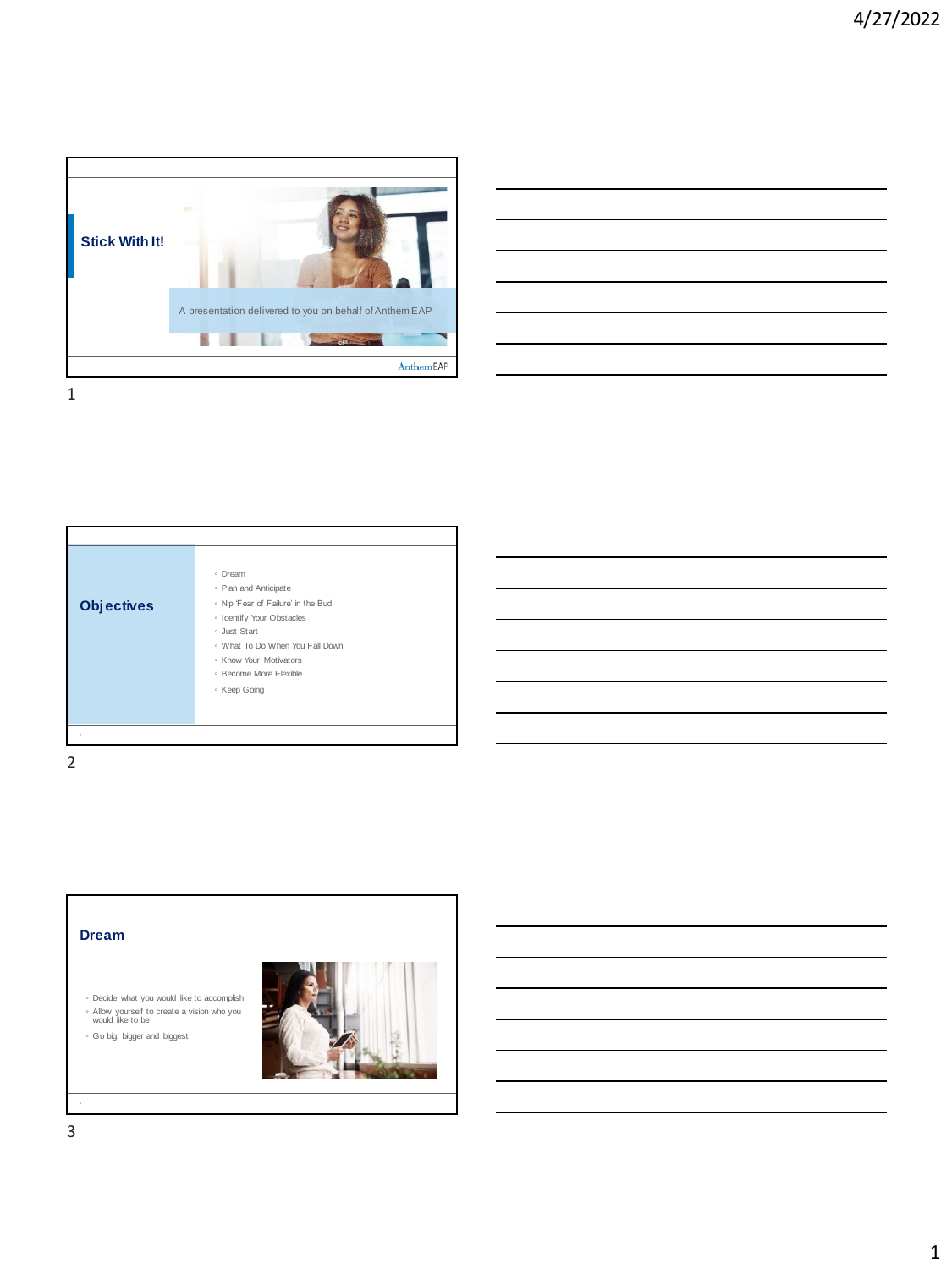

4

## **Nip 'Fear of Failure' in the Bud**

- Expect to encounter some potholes
- Analyze where your fear is coming from
- Stop procrastinating
- Perfectionism is the enemy

5

# **Obstacles / Myths**

| What are your reasons for not sticking to it? |
|-----------------------------------------------|
| List all the myths:                           |
| • I don't have the time                       |
| • I just can't                                |

- It's too hard
- I can't afford it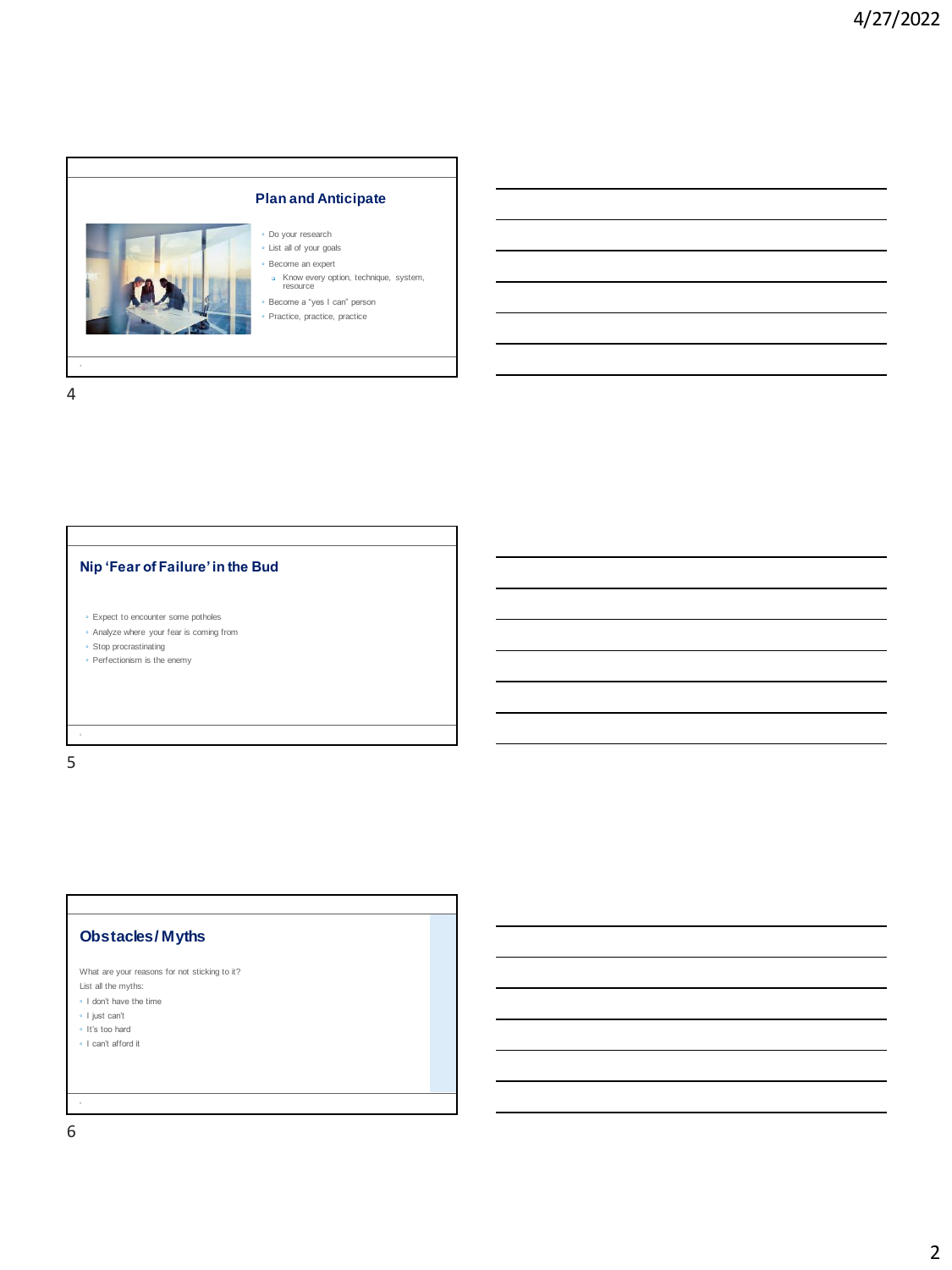

7

#### **When You Fall Down**

◦ Get up…right away

◦ Don't write off a whole day / week / month

◦ Have a support person / team





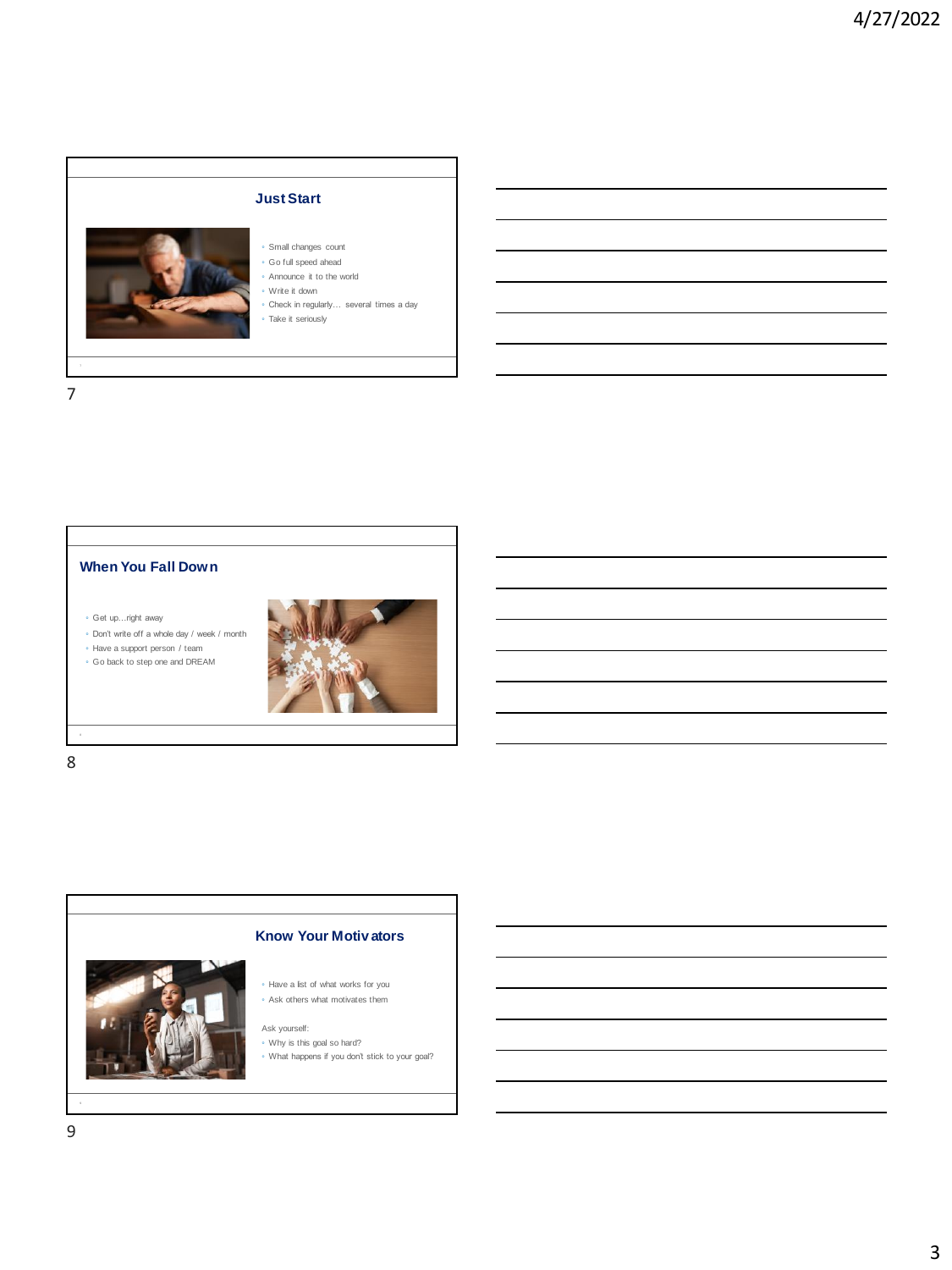#### **Become More Flexible**

- Maybe one way doesn't work so find another way
- Sticking to your goals might mean changing your goals
- Make it fun ◦ Be positive

10 10

## **How to Keep Going**

- Re-check your progress
- Re-set your goals
- Use apps to track your progress
- Admit what works and what does not ◦ Progress does not come without failure
- 
- Celebrate your successes!